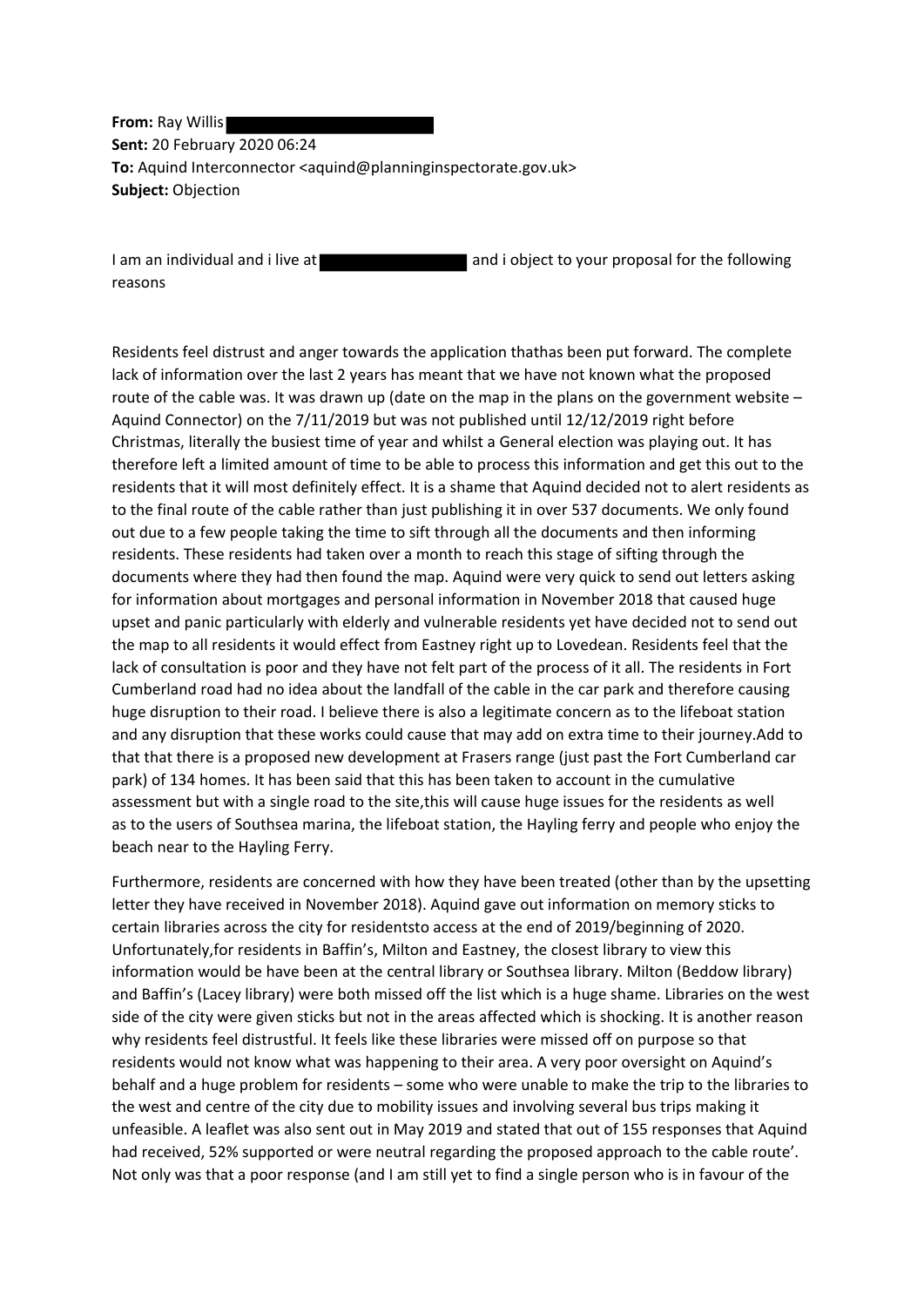cable), but it was only recently that the route was publicised and officially decided on. How can anyone make a decisive decision on how they feel if they have not been properly informed of the routein good time. This 'consultation' has been going on for over 2 years now and only in the last 6-8 weeks has something set in stone been publicised yet not actually distributed to the public it will affect.

Also, it is disgraceful that the decision has not only been taken out of Portsmouth City Council's hands, but out of the hands of the surrounding councils who also face the cable coming through their boundaries. Why should they only be consultees when they know their own areas and should oversee planning in their own areas. The Secretary of State has not come down to visit the areas effected or to talk to the council leaders and officers in person yet expects residents, councillors and MP's in all areas to let Aquind get on with it. The level of opposition this proposal is bringing from residents and all political parties in Portsmouth shows that this goes above and beyond party politics and that all councillors are worried about the effect this will have on their wards and residents

We are facing a climate emergency (of which has been declared in Portsmouth and other cities across the UK) yet the government are suggesting (if they allow this application to go forward), to woefully destroy habitats and vegetation, to close access to green areas and community spaces, to ignore air quality issues, to not put into place zero carbon measures and to just disrupt as many lives as possible in many different ways. The cables are proposed to go through or next to some pretty major junctions and roads including the Eastern road, A and B roads and residential roads. Portsmouth residents know that there are only 3 roads on and off this island and if there are any accidents or road works, our city is grid locked. What is proposed along the Eastern Road will cause nothing sort of pure chaos across the city. It will lead to huge amounts of air pollution due to queueing cars and could also damage our economy as people will not want to come into Portsmouth if they know that they could be stuck in traffic for large amounts of time.

In a time where we face these climate problems, surely the government should be looking to provide reassurance during projects like these that zero carbon initiatives will be used to help mitigate air quality problems this cable will put on the people of Portsmouth. Yet there has been nothing from either the government or Aquind. Councillor Darren Sanders asked during a Milton Forum public meeting whether the project would be looking at zero carbon emissions and there was not really any comment or promise back. We have a huge issue with air quality in parts of the city, so much so that the government are looking to force air quality zones onto Portsmouth. Yet in the same breath – are now looking to accept such a huge project that would add to the climate emergency and air quality issues through traffic build up/congestion and emissions from building equipment and transportation. This is also whilst refusing to help with extra funding that Portsmouth could do with to combat these issues. Councillor Gerald Vernon Jackson asked for funding for a free bus pass for residents or sustainable transport etc amongst many other suggestions to try to do what we can to. How can this government approve a project that will add to these issueswhen they are actively telling **US** that we need to do better?

In the scoping report, it suggests that Portsmouth city council should only comment regarding the environmental impact due to the landfall. There is no suggestion that they should comment of the route of the cabling even though it will go through some of the most busiest roads in the city as well as one of 3 roads out of the city that will cause misery for the inhabitants of the city in general. (1.3.2 in Part 1 of the Scoping report submitted to Portsmouth City council). To add to that, the report also states that 'during excavation and laying cables in roads, it is proposed that roads go down to one lane whilst works are ongoing to 'limit the impact of the local community during cable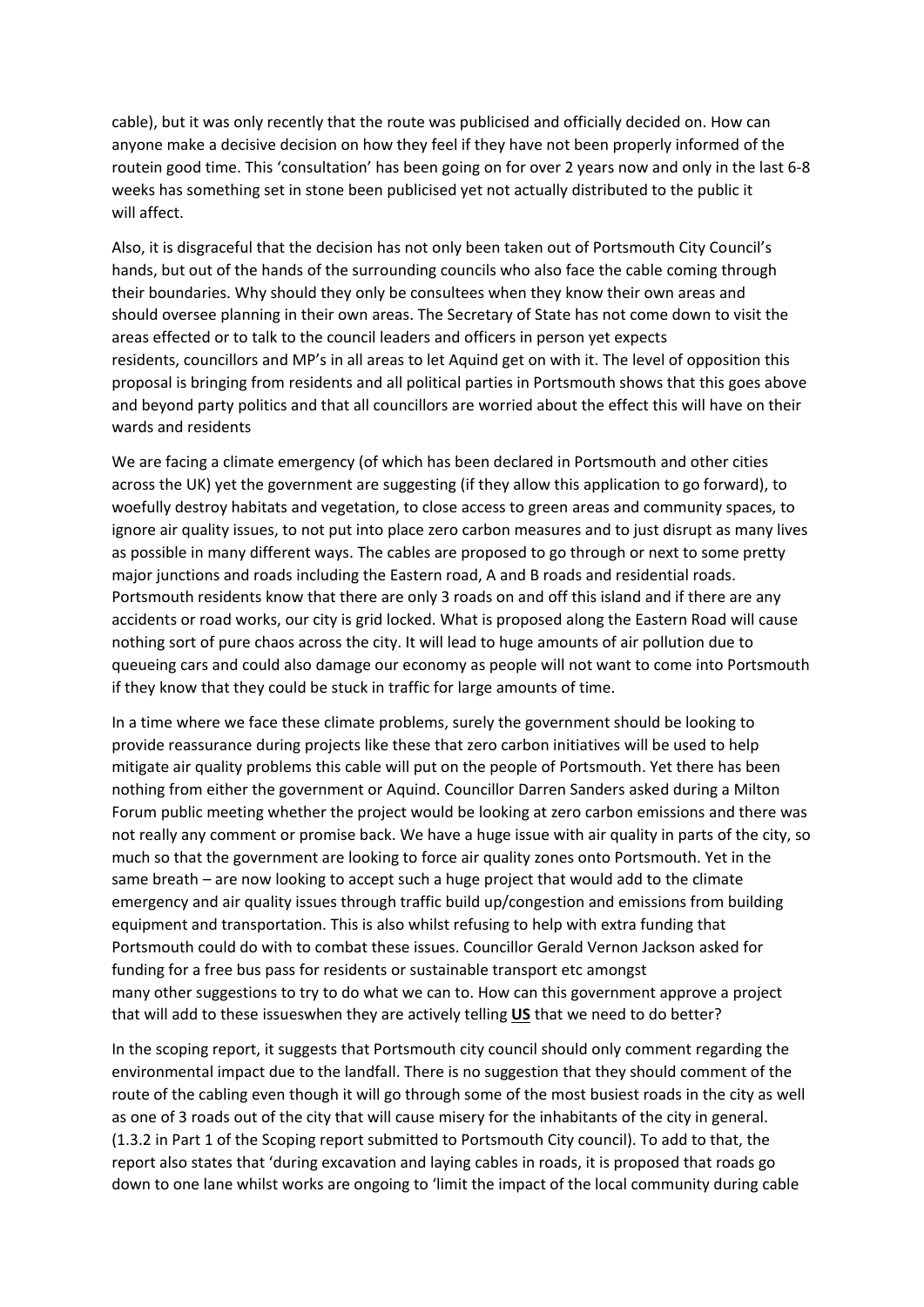installation works'. This adds to the evidence that it will cause huge disruption across the city. Furthermore, regarding concerns about environmental impacts, Section 3 states:

3.8.1 In the context of the above, the construction and operation of the Proposed Development may lead to significant environmental effects on the following parameters, although effects could be limited in their temporal and geographical scope:

• Traffic and Transport; • Air Quality; • Nosie and Vibration; • Landscape and Visual; • Heritage and Archaeology; • Ecology (with Arboriculture); • Socio-economics; • Water Resources and Flood Risk; • Ground Conditions; • Carbon and Climate Change; • Human Health; • Soils and Land Use; • Electric and Magnetic Fields; and • Waste and Material Resources.

This shows that there will have to be some very serious considerations made and thought out because of the impact this will have on many different species and plant life not just in Langstone harbour but at the allotments, Farlington marshes and Bransbury park. There also seems to be no mitigation for residents especially when it looks like their open, green and community spaces will be lost to them for however long building work takes place. There are high levels of obesity and long-term ill health in the city and people need these spaces for fitness but also, to enjoy the city they live in.A news report (3/5/2018 – 'Obesity-related hospital admissions in Portsmouth increase' The News, Portsmouth) states that Portsmouth had the third highest number of total obesity related admissions in the Wessex region in 2016 and the highest rate per 100,000 people so this further shows that we cannot loose these spaces even for a short time. Fishermen are already concerned with how the cable will affect where they fish out in the Solent but also, there are concerns when it comes to the Harbour. We were told that due to the harbour being an SSSI (Site of Specific Scientific Interest) that the cables could not be placed there. However, with the new plansput forward – it can now be seen that part of the route involves the cables going from the Eastern Road across the harbour and coming out at Farlington Marshes. Why is it OK to put the cables across this part of the harbour but nowhere else? Also, what effect will this have on the wildlife that live in the harbour. Why (to save the disruption) could the cables not have made landfall elsewhere closer to Lovedean such as to the east of Hayling or via Thorney Island. It would mean less disruption to many people and it would be closer to the proposed substation especially as they are already underwater coming from France. Furthermore, there is a question why existing routes used by others could not be repurposed/shared. Southern Water has 2 concrete tunnels under the harbour (which was allowed to be built some years ago). Was a conversation ever had to see if these could be shared? But why choose Portsmouth? It is the most densely populated city outside of London and is an island city with 3 roads on and off. This is a city that also has an air quality issue, a large population density and a protected harbour and nature reserve to the east of the city. Also, there is the lost green space where the power station will be built in Lovedean which is now suggested to be several buildings with a height of up to 22m. A pressure group in Lovedean are highly concerned with the proposed height of the building which they believe will affect property values in the area. Why could it not make landfall somewhere that does not have all the issues we as a city face.

66 weeks is the proposed/estimated time that this work will take to complete. Although it has been said that this is not constant – this means that this project will take over a year (and that is also not including any delays or problems that may come about whilst digging these trenches). That is 66 weeks of disruption for the city with no break and no benefit to well over 210,000 residents who live and work here. Two 0.7m trenches are required for the interconnector. This will cause disruption twice over because they cannot be placed during the same excavation. This is due to the combined effect of the magnetic field which can sometimes become an issue.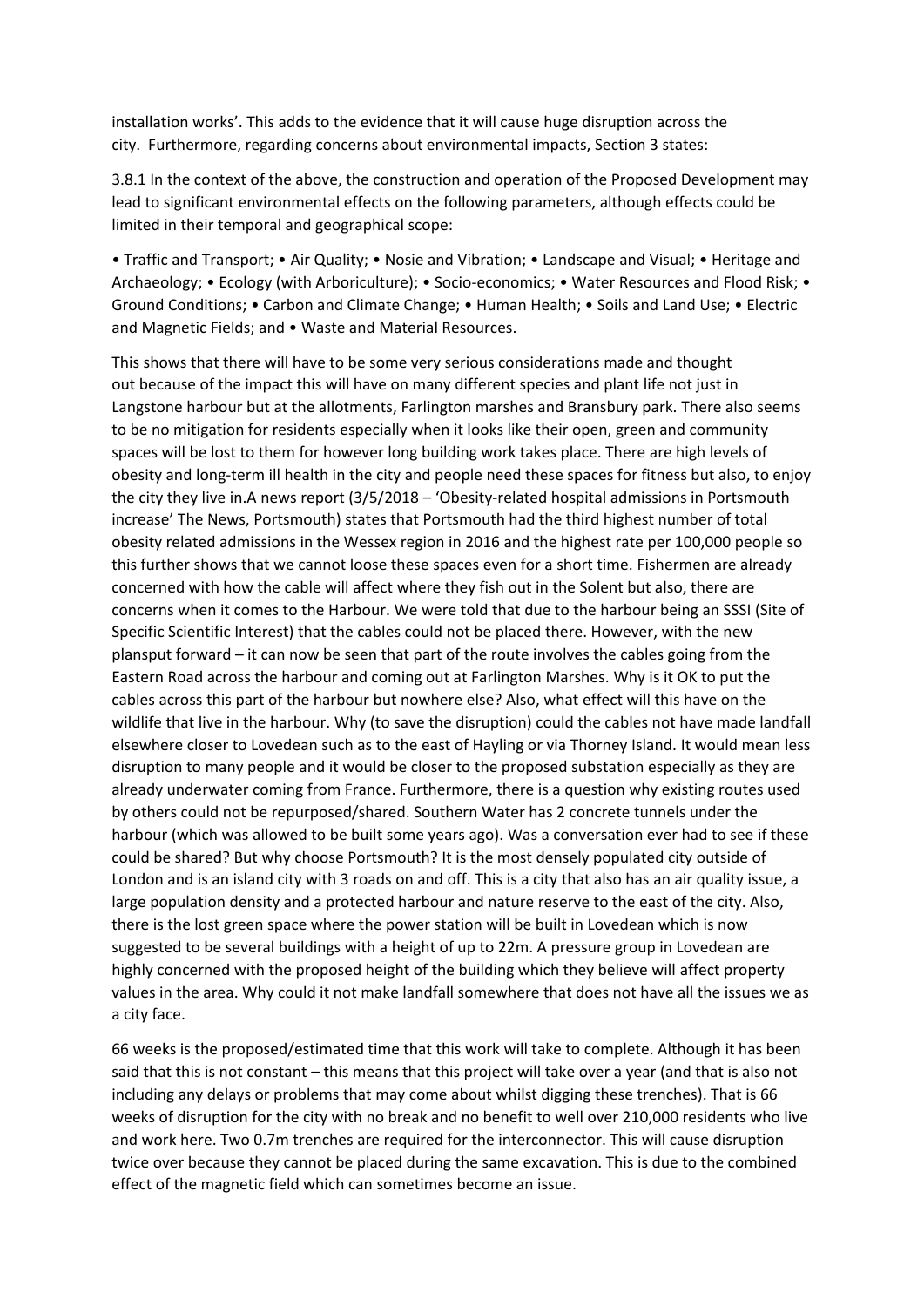There are many unanswered questions that residents have. It is common knowledge that when Milton Common was reclaimed, a protective skin that was laid onto Milton Common. This was to help contain the methane gas that is produced from underneath. I have yet to see conclusive remarks made as to whether this has been considered, especially when it looks like work to dig a trench may take place on Milton common. The tall vent tubes are across the common but are there to protect properties around the common from this methane gas. This is a worry for residents near to the common. Furthermore, residents near the route would like to know the impact drilling or any type of work that happens may have on their properties. They are worried about vibrations but also, their home insurance premiums. Many properties on the path of the cable are over 100 years old and there are significant concerns that issues may arise and, what would then happen and who to speak to and how long that process would take. Residents have contacted Aquind but have reported that the phone number given is not answered or going through and that emails have also not been replied to. Also, will the city or wards effected received financial compensation for the disruption caused such as CIL funds or a general compensation payment. When wards face development, CIL is paid to help towards the community and its infrastructure. Will each city and ward be compensated in any way, shape or form. Residents believe this should be the case.

All in all, we as residents feel let down by Aquind and by our own government. We feel let down that our own council has had their rights to decide this taken away and that they are in the same position that we as residents are. We feel let down that the Secretary of State has not come down to talk to the council's face to face. We feel let down that Aquind have not kept residents informed with the route and we also feel let down that they scared residents into believing that their homes would be taken away from them. We also feel let down that they decided not to keep us up to date with what was happening and we feel let down that we had to find out the actual route via residents using their own time to delve through the hundreds of documents and through our councillors rather than from the company proposing it. We also feel let down that the government will not help with the air quality issues that this project with force on the residents of Portsmouth yet government chastise the council to do better and enforce government policies and not provide adequate funding to mitigate or better the issues we already face let alone with this cable if it does go ahead. We also feel let down that we will lose our community and open spaces for this to occur and we know that habitats, plant life and wildlife will be lost due to this project. We also know that it will cause chaos and disruption for over a year to the residents and workers of Portsmouth and further afield whilst no proper mitigation or help has been offered or suggested by the government or Aquind. We implore the planning inspector as well as Aquind and the government to reconsider this project. Instead of forcing it onto Portsmouth and Hampshire Council's and going through heavily congested routes and junctions, we hope that other options can be considered. Wealso hope and pray that our views will be taken into consideration but also, the lack of trust on many levels makes us believe that this will just be another bit of paper and just part of a 'tick box consultation'. I/we hope that is not the case and that this application will not be allowed or at least, will be reconsidered for somewhere else on the South Coast away from any cities that face similar issues that we do. We implore whoever is reading this to consider all that has been said and understand where we are coming from as residents who will have to live with the choices you are about to make. It will probably not affect the people reading this, but you literally have the lives and wellbeing of hundreds of thousands of residents in your hands whether it comes to health, mental health, safety, wellbeing or general day to day life. Please take note of our objections and the number of objections that you will be receiving from the residents of Portsmouth and further afield. But by submitting this – I object to the Aquind Interconnector and hope that you will listen to us residents.